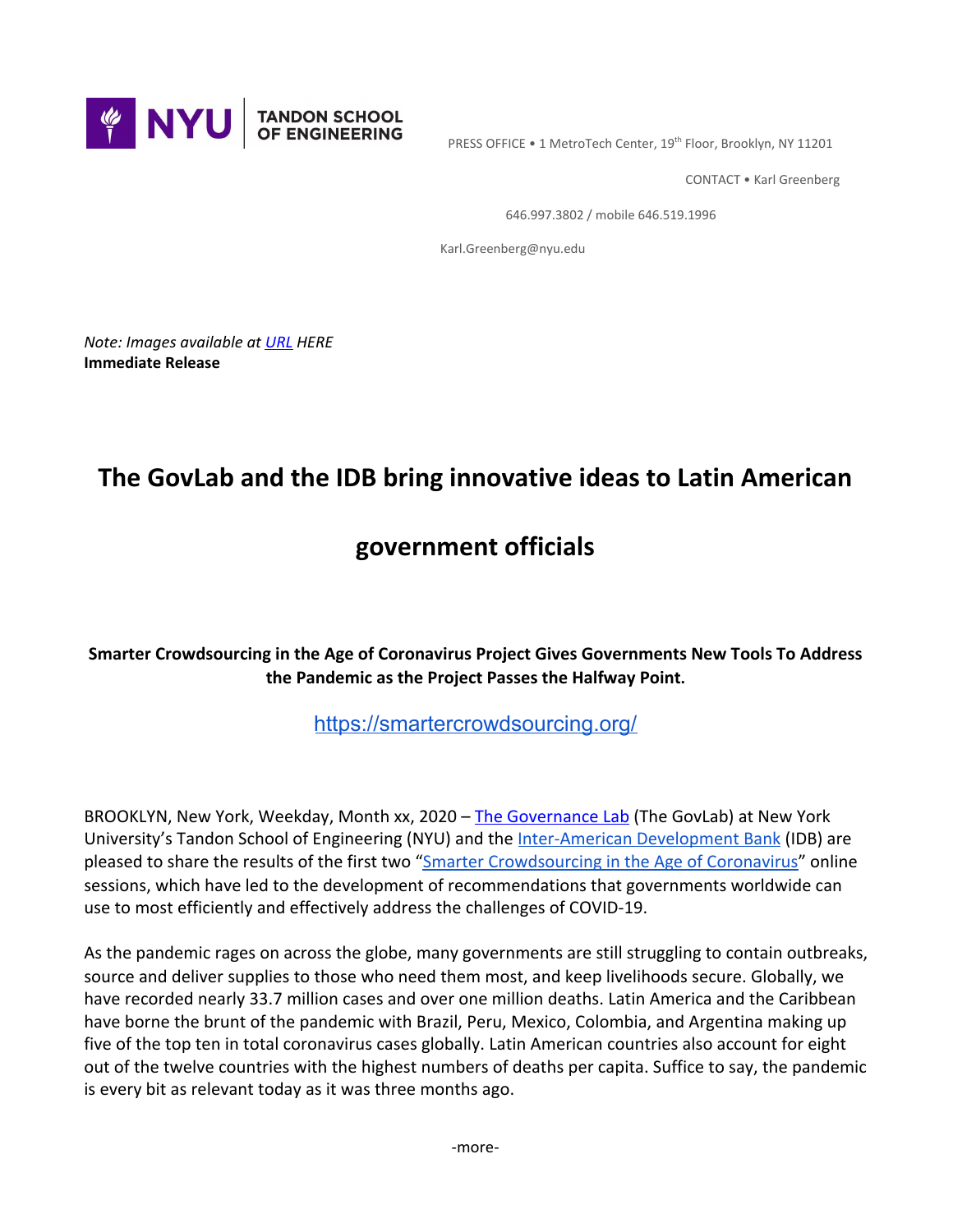"The novelty of this virus and the disruption it causes proves that traditional methods governments employ to solve problems are not sufficient for this task," said **Beth Simone Noveck**, NYU professor and director of The GovLab. "That is why The GovLab believes that complex problems demand more than status quo solutions; the tools of yesterday are not sufficient for the crises of today. This pandemic demands a different type of problem solving - one that can fully account for the intersectoral, international, and interdependent dimensions of a global crisis."

The [teams](https://coronavirus.smartercrowdsourcing.org/team.html) from The GovLab and the IDB collaborated with global experts, seeking to support governments in Latin America and the Caribbean to break down the pandemic into [specific problems](https://coronavirus.smartercrowdsourcing.org/files/sc_problem_catalogue_en.pdf) and identify solutions through a series of online sessions. They began the initiative by developing a [problem catalogue](https://coronavirus.smartercrowdsourcing.org/files/sc_problem_catalogue_en.pdf) that captures what they understand as the twenty-three problems that governments must address during the pandemic most urgently. IDB government partners choose what they identify as the most pressing and relevant issues to them from that catalogue. To date, The GovLab and IDB have completed two full cycles of the crowdsourcing initiative, addressing contact tracing and testing strategies, and delivered recommendation memos on these topics to participating governments.

"In addition to what we believe are important benefits for government partners, we also believe that multisectoral discussions are essential moments where true innovation happens," said [Henri](https://www.thegovlab.org/team.html) [Hammond-Paul](https://www.thegovlab.org/team.html), health policy advisor and research fellow at The GovLab. "As such, these sessions and their outputs are as valuable to experts as they are to the government partners."

The first session focused on building a robust **[national testing strategy](https://docs.google.com/document/d/1LHALQiytFTbzU77l7WWmS2saUiLY2k-SjXKlOk0sL1Y/edit?usp=sharing)**. Participating [experts included](https://docs.google.com/document/d/1ZFLCdLyl4nI6a6ZVOkJvGFJ5hnTpOU4F3_rlBsSDQMI/edit?usp=sharing) scientists pioneering pooled testing strategies, business leaders trying to provide low cost tests, data scientists modeling the spread of the disease, and sociologists thinking about the socio/cultural dimensions of testing. The resulting ideas surfaced during the discussion formed the basis of the eventual [recommendation memo](https://docs.google.com/document/d/1zKEiumAM1lKJBdijORviBacpkbE9Z63V5tHWq2f4nms/edit?usp=sharing) that outlined pathways for governments to (1) implement pooled testing strategies, (2) streamline data issues with national patient identifiers, and (3) test high-risk populations.

The second session centered on **[how governments can support the critical function of contact tracing](https://docs.google.com/document/d/12JFEWk-QXC34Bt2JenqlSQ5566RV8YLdxh2Cxqqz0zk/edit)**, seeking to cut through the noise around contact tracing, and identify actionable and concrete recommendations that government partners could implement to bolster their contact tracing efforts. The conversation resulted in our team investigating and [recommending specific actions](https://docs.google.com/document/d/1ZZEMqf6j1caIcjxHFZLkxxc5p_ECRB_Va6s2zOxWaG4/edit?usp=sharing) that governments can take to:

- Establish metrics systems that indicate thresholds of efficacy and track process of ongoing efforts,
- Increase interjurisdictional coordination both horizontally between co-equal jurisdictions and vertically between layered systems of governance,
- Ensure their contact tracing programs remain localized and relevant to the specific cultural, economic, and social realities of their constituencies

"Health policy-leading public officials have come together to collaborate," said [Victoria Alsina](https://engineering.nyu.edu/faculty/victoria-alsina-burgues), project lead, NYU professor and senior fellow at The GovLab. "After helping to develop the structure of the sessions and identify desired outcomes, they are given the opportunity to engage with all participating experts and fellow countries, and as a result receive these final recommendations for each topic."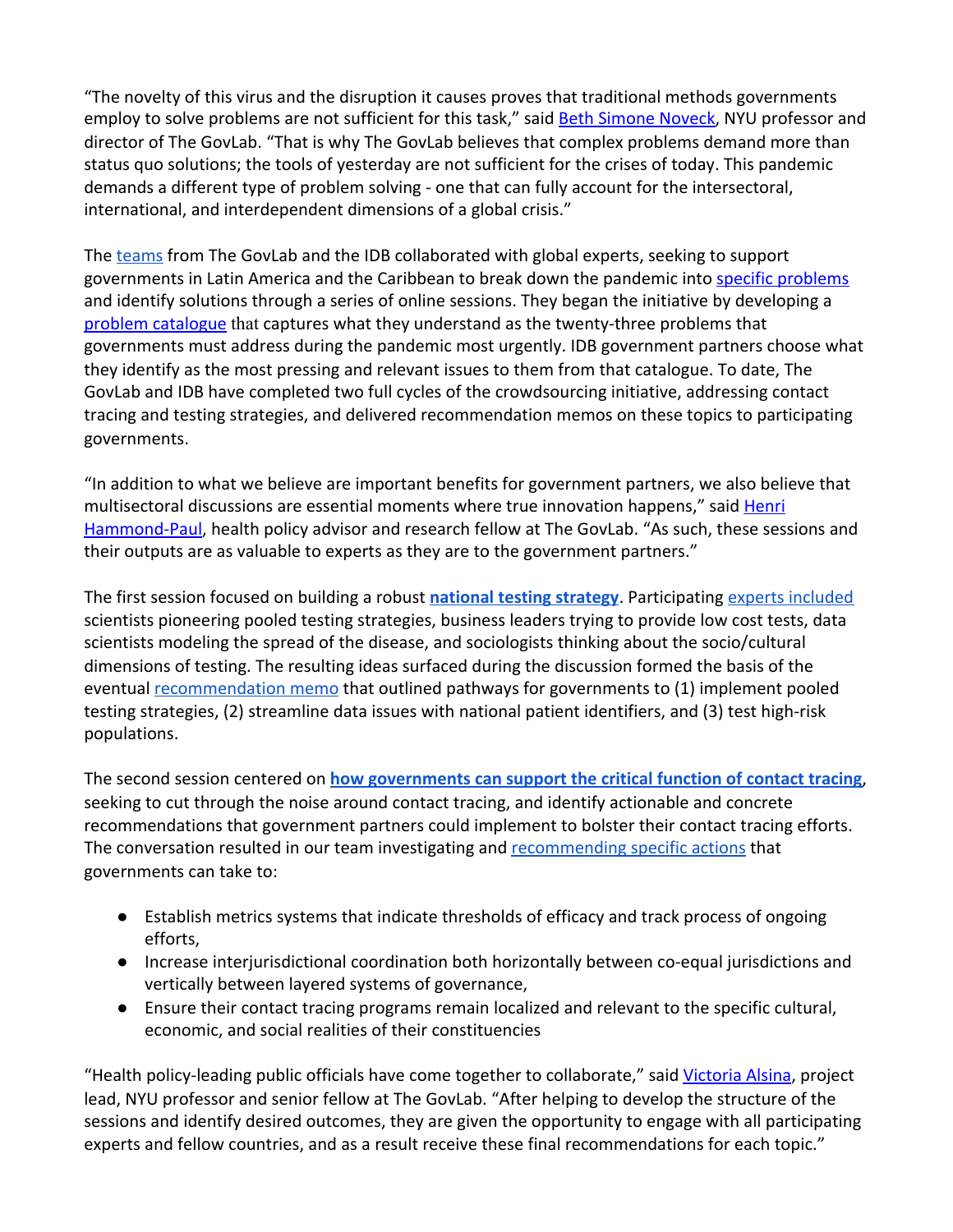The pandemic will continue to disrupt our communities and daily life for the foreseeable future. As the pandemic continues so do efforts to change its trajectory. This fall, The GovLab and the IDB will complete four more cycles of Smarter Crowdsourcing in the Age of Coronavirus, focusing on [Behavioral](https://coronavirus.smartercrowdsourcing.org/behavioral-science.html) [Innovations](https://coronavirus.smartercrowdsourcing.org/behavioral-science.html), [Supporting Vulnerable Populations](https://coronavirus.smartercrowdsourcing.org/supporting-marginalized-populations.html) and two more topics still pending, depending on countries most pressing priorities.

For more information, please visit https://coronavirus.smartercrowdsourcing.org/

### *About the New York University Tandon School of Engineering*

*The NYU Tandon School of Engineering dates to 1854, the founding date for both the New York University School of Civil Engineering and Architecture and the Brooklyn Collegiate and Polytechnic Institute. A January 2014 merger created a comprehensive school of education and research in engineering and applied sciences as part of a global university, with close connections to engineering programs at NYU Abu Dhabi and NYU Shanghai. NYU Tandon is rooted in a vibrant tradition of entrepreneurship, intellectual curiosity, and innovative solutions to humanity's most pressing global challenges. Research at Tandon focuses on vital intersections between communications/IT, cybersecurity, and data science/AI/robotics systems and tools and critical areas of society that they influence, including emerging media, health, sustainability, and urban living. We believe diversity is integral to excellence, and are creating a vibrant, inclusive, and equitable environment for all of our students, faculty and staff. For more information, visit [engineering.nyu.edu](http://engineering.nyu.edu/).*

#### *About The Governance Lab at the NYU Tandon School of Engineering*

*The Governance Lab's mission is to improve people's lives by changing the way we govern. Our goal at The GovLab is to strengthen the ability of institutions — including but not limited to governments and people to work more openly, collaboratively, effectively, and legitimately to make better decisions and solve public problems. We believe that increased availability and use of data, new ways to leverage the capacity, intelligence, and expertise of people in the problem-solving process, combined with new advances in technology and science, can transform governance. We approach each challenge and opportunity in an interdisciplinary, collaborative way, irrespective of the problem, sector, geography, and level of government. For more information, visit [thegovlab.org](https://urldefense.proofpoint.com/v2/url?u=http-3A__thegovlab.org&d=DwMFaQ&c=slrrB7dE8n7gBJbeO0g-IQ&r=bvlIfbjNh54RJ_iD1lUTzfyViTsh8dTslM-Qt6Jk9HQ&m=NzYbzzfLqe1QFu4ZHU5sQoGdwXCxYFvFex0wt9b7lCg&s=wNTfLLORdy1eTkve9vhPIxSjicW8dFAELXkTvgbe99E&e=).*

#### *About the IDB*

*The [Inter-American Development Bank](https://www.iadb.org/en/social-protection/social-protection) is one of the main sources of long-term financing for economic, social, and institutional projects in Latin America and the Caribbean. In addition to loans, grants, and credit guarantees, the IDB conducts cutting-edge research projects to provide innovative and sustainable solutions to the most pressing problems in its region. Created in 1959 to help accelerate progress in its developing member countries, the IDB works every day to improve lives.*